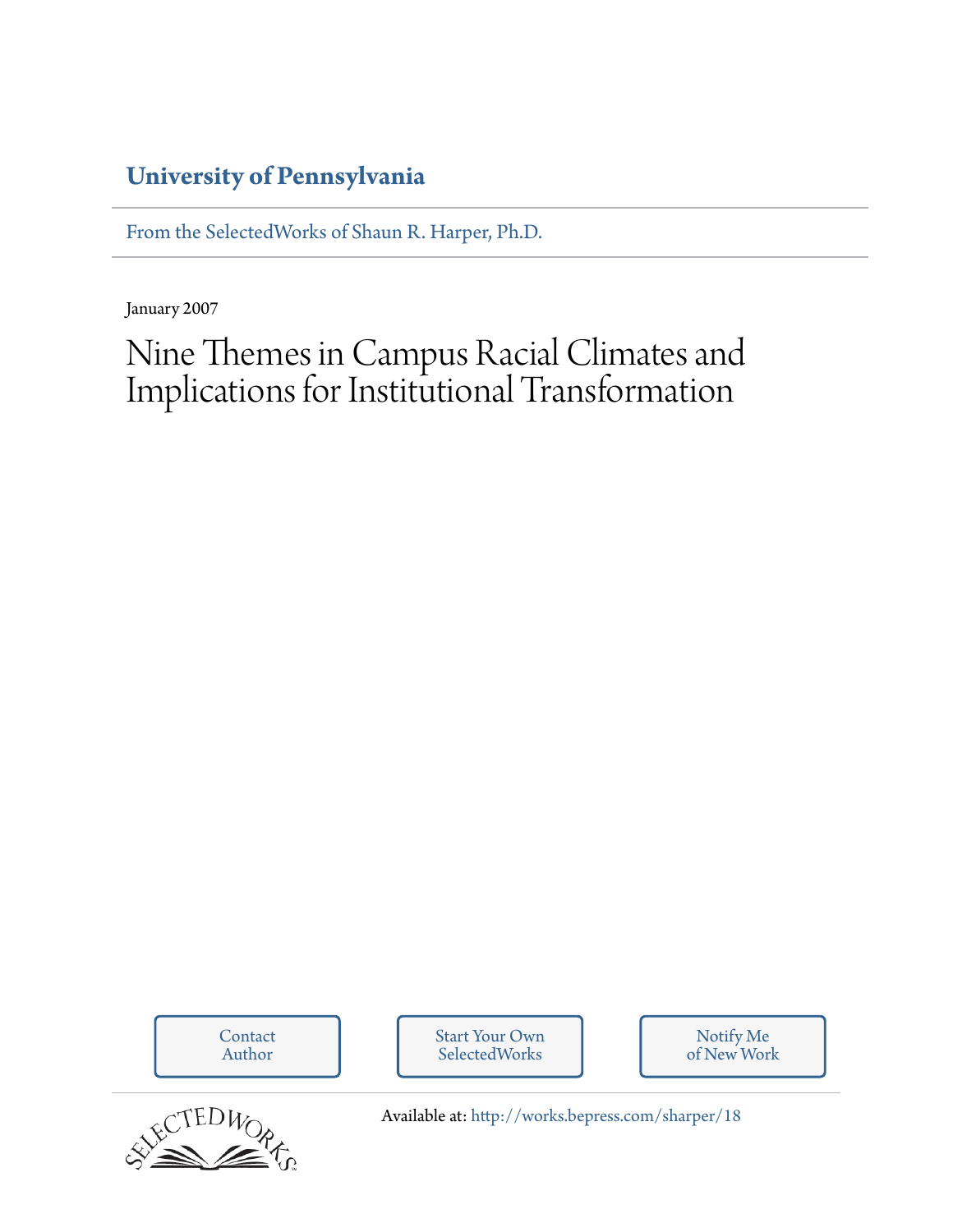# 1

*This chapter synthesizes fifteen years of published research on campus racial climates. It also presents nine themes that emerged from a qualitative study of campus racial climates at five predominantly White universities.*

## Nine Themes in Campus Racial Climates and Implications for Institutional Transformation

*Shaun R. Harper, Sylvia Hurtado*

Administrators at two universities were probably less than excited about the news coverage their campuses received on April 27, 2006. Although they were located in different regions of the country, various indicators of racism and racial/ethnic minority student discontent were apparent at both institutions. On one campus in the Northeast, four alarming headlines and racerelated stories were printed on the front page of the student newspaper. An incident in which a campus police officer made racist remarks to three African American female students was juxtaposed with the story of a philosophy professor suing the university for demoting him from department chair because he reported to the dean of his college that students had been racially harassed and discriminated against by his faculty colleagues. The third front-page article described a letter sent to the administration by Hillel, the Jewish student organization, demanding an apology and other concessions for the unfair cancellation of a student art exhibit on campus. Among their requests, Hillel student board members asked the university to conduct "an investigation into the discrimination, racism, and intimidation" one of their members experienced in his interactions with the art gallery director.

A protest at the Office of the President organized by Black Caucus and the LGBT (lesbian, gay, bisexual, and transgender) student organization the day before was described in the final story. Protestors said they were insulted

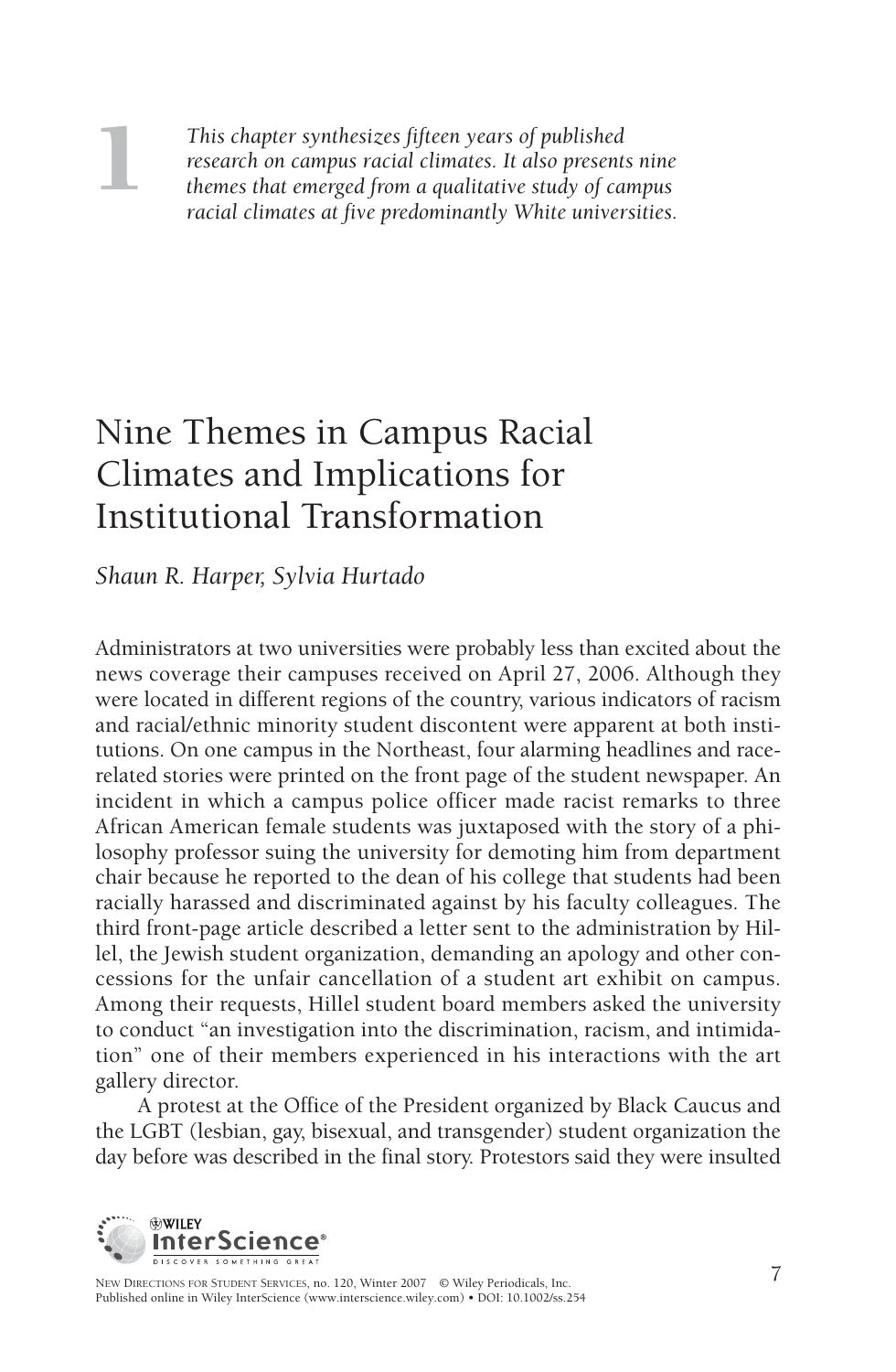that staff members locked the office door and the president walked by refusing to address their concerns. Therefore, they slid a letter under the door, chanted outside on megaphones, and subsequently posted a video of the entire protest on YouTube.com. The protest was in response to what students perceived to be insufficient punishment against the women's head basketball coach, a White woman, who allegedly interrogated a Black female player about her sexual orientation, repeatedly threatened to dismiss the student from the team if it was discovered that she was in fact a lesbian, and eventually demanded that the player leave the team. While this story appears to be more about sexual orientation than race, Black Caucus members were especially disturbed that this happened to an African American woman who was probably not the first or only player the coach suspected was gay. Perhaps institutional leaders believed these were isolated incidents that coincidentally occurred around the same time, hence there being no formal assessment of the campus racial climate following this day of problematic news coverage.

With support from the president and provost, the second university commissioned an audit of its campus racial climate. The day after a public presentation of preliminary findings from the audit, a reporter from the city newspaper wrote an article with a bold headline indicating the institution had received "a poor racial report card." The story included a summary of the auditor's findings and this quote from an African American male sophomore: "It is not a sensitive community for Black students. If I stay, the only reason will be to help effect change." The article was also retrieved by the Associated Press and reprinted in newspapers across the nation. Unlike at the first university, administrators on this campus felt public pressure to respond to the problems that had been exposed and were expected to use findings from the racial climate audit to guide institutional change. Within one year, the midwestern school hired a chief diversity officer, crafted a memorandum of understanding with the local chapter of the National Association for the Advancement of Colored People to improve the campus racial climate, organized a conference to examine the status of racial/ethnic minority male students, and pursued more purposefully the recruitment of a diverse faculty, among other efforts. The audit clearly raised institutional consciousness about the realities of race on campus and revealed racial toxins that had long existed but remained unaddressed.

These two predominantly White institutions (PWIs) had similar responses to racial issues on campus. Although the second university was forced to change after having been embarrassed in the local and national press, it is highly unlikely that the audit was the first indicator of racial turbulence on campus. Instead, there had been signals such as those at the first institution that had been disregarded, either intentionally or inadvertently. Unfortunately, such incidents and subsequent responses are not atypical.

In this chapter, we synthesize fifteen years of research about campus racial climates and present nine themes that emerged from a multiinstitutional qualitative study we conducted. The primary goal here is to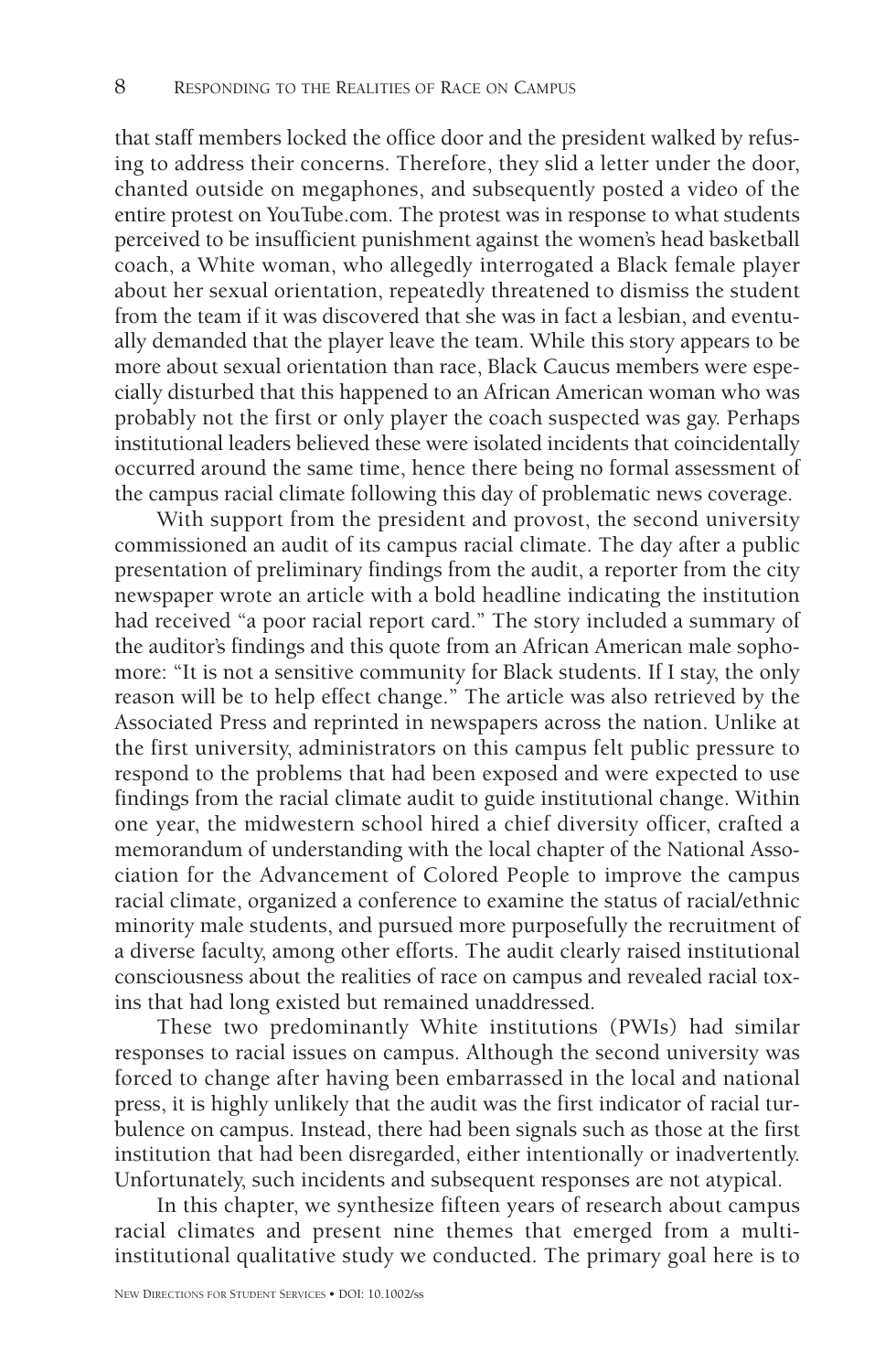illuminate trends that persist on many college and university campuses, especially those that are predominantly White. At the end of the chapter, we use perspectives on transparency and organizational change to frame our implications for institutional transformation.

#### Post-1992 Research on Campus Racial Climates

"The Campus Racial Climate: Contexts of Conflict" (Hurtado, 1992) is the most widely cited study on this topic. Results were derived from the Cooperative Institutional Research Program (CIRP) fourth-year follow-up survey, a nationally representative longitudinal study of college students in the late 1980s. Among the most salient findings was that approximately one in four survey respondents perceived considerable racial conflict on their campuses; this proportion was even higher at four-year institutions that were large, public, or selective. When racial conflict was present on campus, few students were convinced that fostering racially diverse learning environments was a high institutional priority. Racial/ethnic minority students were more likely to believe espoused institutional commitments to multiculturalism when racial tension was low. Hurtado also found that White students were less likely than Blacks and Latinos to perceive racial tension on their campuses, as most believed racism was no longer problematic in society. Furthermore, she concluded that racial tension is probable in environments where there is little concern for individual students, which is symptomatic of many large PWIs that enroll several thousand undergraduates.

The Hurtado study has been reprinted in books and frequently cited by scholars who have written about racial realities on college campuses over the past fifteen years. Given the problematic nature of the results presented in this landmark study, we retrieved and analyzed empirical research studies that have since been published in education and social sciences journals to determine how campus racial climates have evolved since 1992. Although considerable effort has been devoted to studying various topics concerning racial/ethnic minority undergraduates at PWIs, we reviewed only journal articles that focused on the racialized experiences of college students and campus racial climates. Also excluded are climate studies regarding racial/ethnic minority faculty and other underrepresented populations (such as LGBT and low-income students), conceptual pieces, literature reviews, unpublished conference papers, dissertations and theses, legal proceedings, reports, and books (with one exception: Feagin, Vera, and Imani, 1996).

Findings from studies that have been published since 1992 can be divided into three categories: (1) differential perceptions of campus climate by race, (2) racial/ethnic minority student reports of prejudicial treatment and racist campus environments, and (3) benefits associated with campus climates that facilitate cross-racial engagement. Studies in which these findings have emerged as well as the methods and samples on which they are based are presented in Table 1.1. Seventy-one percent of the articles we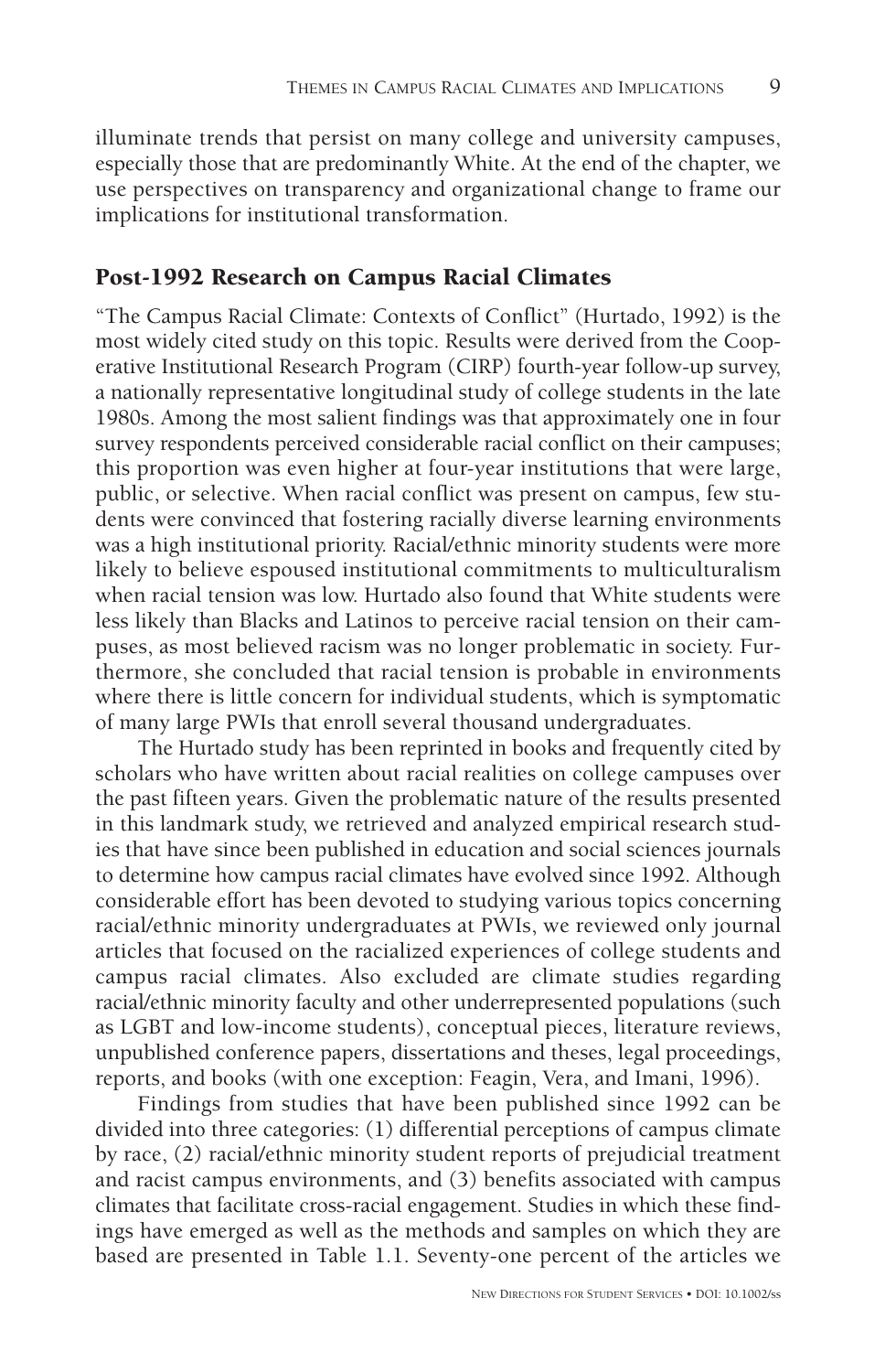| New Directions for Student Services . DOI: 10.1002/ss                                                                                                           |                              |                    |              | Table 1.1. Clusters of Post-1992 Research Studies on Student Experiences with Race and Campus Racial Climates |
|-----------------------------------------------------------------------------------------------------------------------------------------------------------------|------------------------------|--------------------|--------------|---------------------------------------------------------------------------------------------------------------|
| Authors                                                                                                                                                         | Research<br>Design           | <b>Sites</b>       | Sample<br>E) | Respondents/Participants                                                                                      |
| Differential perceptions of campus climate by race<br>Ancis, Sedlacek, and Mohr (2000)                                                                          | Quantitative                 | Single             | 578          | Asian American, Black, Latino, and White students                                                             |
| Cabrera and Nora (1994)                                                                                                                                         | Quantitative                 | Single             | 879          | Asian American, Black, Latino, and White students                                                             |
| Cabrera and others (1999)                                                                                                                                       | Quantitative<br>Quantitative | Multiple<br>Single | 146<br>1,454 | Black and White students<br>Black and White students                                                          |
| D'Augelli and Hershberger (1993)<br>Eimers and Pike (1997)                                                                                                      | Quantitative                 | Single             | 799          | Asian American, Black, Latino, Native American,                                                               |
|                                                                                                                                                                 |                              |                    |              | and White students                                                                                            |
| Helm, Sedlacek, and Prieto (1998)                                                                                                                               | Quantitative<br>Quantitative | Single             | 566<br>2,957 | Asian American, Black, Latino, and White students<br>Black and White students                                 |
| Johnson-Durgans (1994)<br>Nora and Cabrera (1996)                                                                                                               | Quantitative                 | Single<br>Single   | 831          | Asian American, Black, Latino, Native American,                                                               |
| Radloff and Evans (2003)                                                                                                                                        | Qualitative                  | Single             | 27           | Black and White students<br>and White students                                                                |
| Rankin and Reason (2005)                                                                                                                                        | Quantitative                 | Multiple           | 7,347        | Asian American, Black, Latino, Native American,                                                               |
| Suarez-Balcazar and others (2003)                                                                                                                               | Quantitative                 | Single             | 322          | Asian American, Black, Latino, and White students<br>and White students                                       |
| Racial/ethnic minority student reports of prejudicial treatment and racist campus environments<br>Diver-Stamnes and LoMascolo (2001)<br>Davis and others (2004) | Qualitative<br>Qualitative   | Single<br>Single   | 153          | Asian American, Black, Latino, Native American,<br>and White students<br><b>Black students</b>                |

Black students and Parents

77

Feagin, Vera, and Imani (1996) Qualitative Single 77 Black students and Parents

Qualitative

Feagin, Vera, and Imani (1996)

Single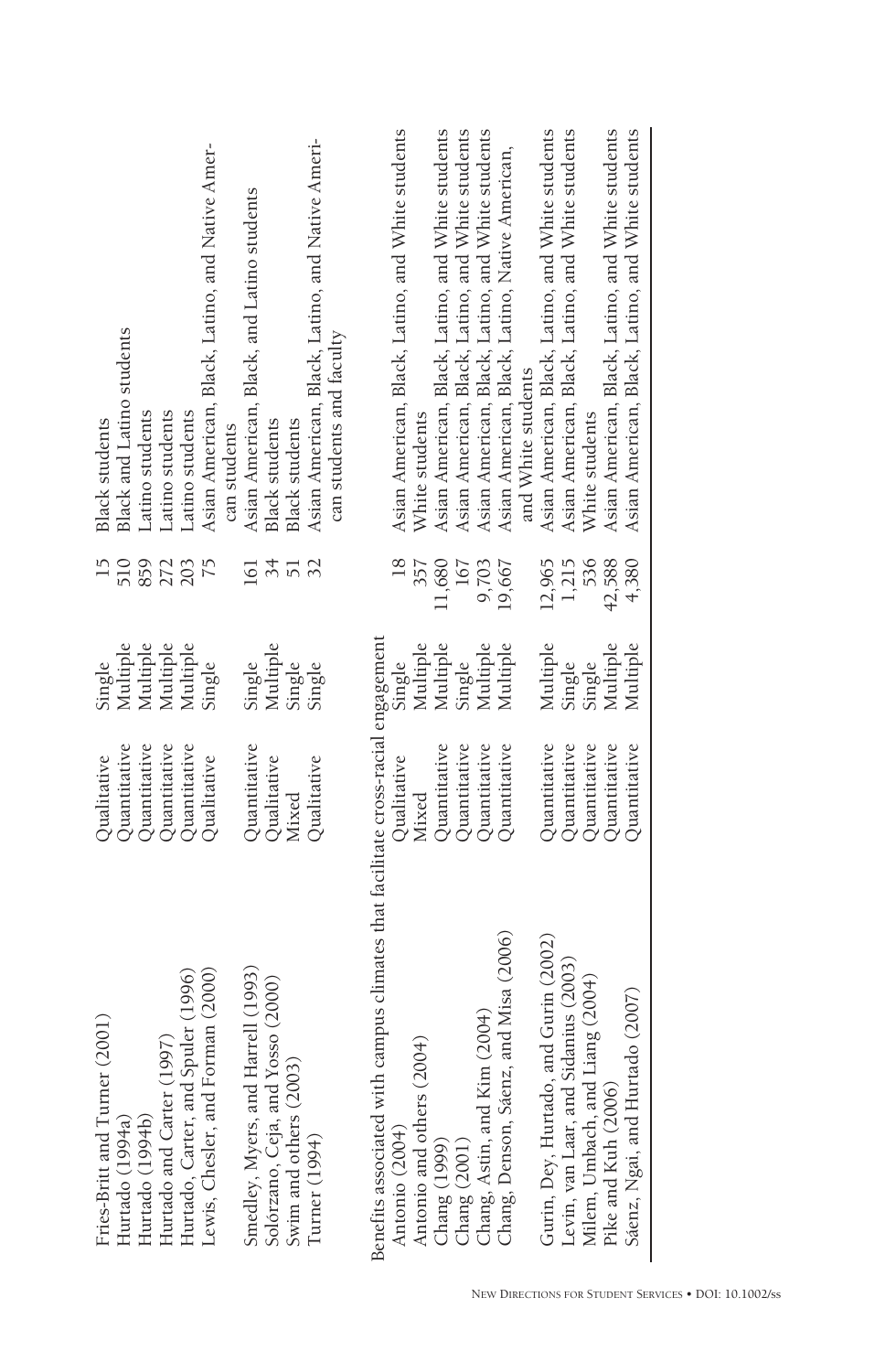reviewed are based on quantitative methods, and only one qualitative study (Solórzano, Ceja, and Yosso, 2000) was conducted at multiple institutions. Also apparent is that too few researchers have explored how Asian American and Native American students experience campus racial climates. What follows is a brief synopsis of recurring findings within each thematic cluster of studies.

Differential Perceptions of Campus Climate by Race. Researchers have consistently found that racial/ethnic minority students and their White peers who attend the same institution often view the campus racial climate in different ways. For example, racial/ethnic minorities in Rankin and Reason's study (2005) perceived campus climates as more racist and less accepting than did White survey respondents. Similarly, D'Augelli and Hershberger (1993) noted, "Almost all of the sampled African American students reported having borne the brunt of racist remarks and most assumed that African Americans would be mistreated on campus" (p. 77). White students in their study did not report similar experiences and expectations. Nora and Cabrera (1996) found that Whites and racial/ethnic minorities alike perceived the campus climate negatively, reported discrimination from faculty, and recognized insensitivity in the classroom. However, White students' perceptions were weaker on all three measures and not necessarily attributable to race. While both White and Black participants in Cabrera and Nora's study (1994) felt alienated in various ways on campus, racial prejudice and discrimination was the predominant source of such feelings among the latter group.

Radloff and Evans (2003) linked perceptual differences to their participants' home communities. That is, the White students they interviewed grew up in predominantly White neighborhoods and thus had limited firsthand exposure to racism prior to college. Cabrera and others (1999) found that perceptions of racial prejudice had greater effects on Black students' levels of institutional commitment in comparison to their White counterparts who had also experienced various forms of discrimination. Multiple studies have shown that Black students report lower levels of satisfaction with racial climates and perceive differential treatment on the basis of race more frequently than do their Asian American, Latino, Native American, and White peers (Ancis, Sedlacek, and Mohr, 2000; Cabrera and Nora, 1994; Hurtado, 1992; Suarez-Balcazar and others, 2003). These differences are not just in perceptions but also in the way racial/ethnic minority students experience PWIs.

Minority Student Reports of Prejudicial Treatment and Racist Campus Environments. The second cluster of studies, half of them qualitative, offer insights into how racial/ethnic minority students experience race and racism on predominantly White campuses. Consistent with the pre-1992 literature (Allen, 1988; Fleming, 1984; Loo and Rolison, 1986; Nettles, Thoeny, and Gosman, 1986), the research reviewed here consistently calls attention to the isolation, alienation, and stereotyping with which these students are often forced to contend on campuses where they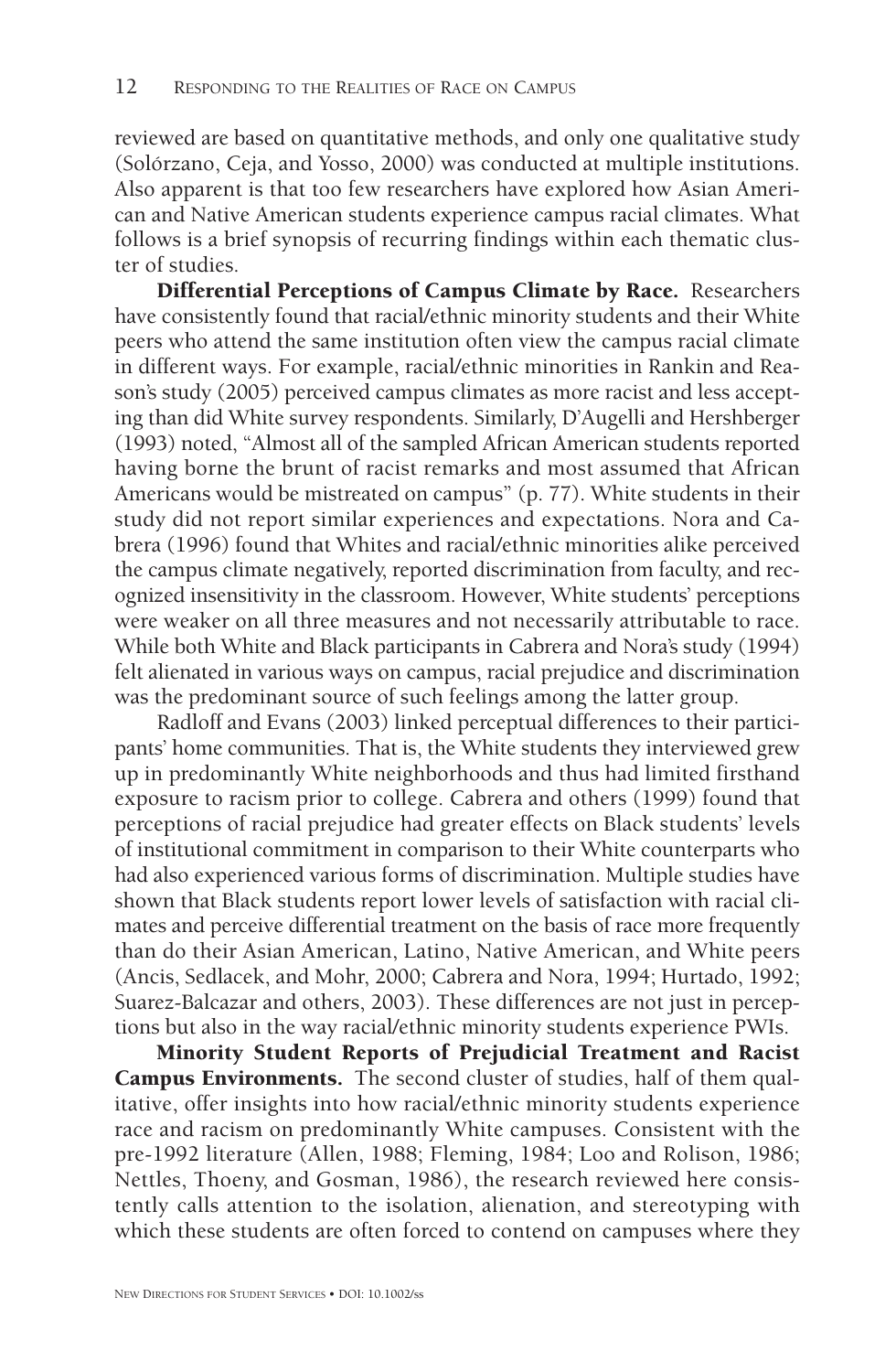are not the majority. Perhaps the title of Caroline Sotello Viernes Turner's article, "Guests in Someone Else's House: Students of Color" (1994), best characterizes a feeling that is shared among many at most PWIs. In their study of racial/ethnic minority first-year students, Smedley, Myers, and Harrell (1993) discovered that racial conflict and race-laden accusations of intellectual inferiority from White peers and faculty engendered stresses beyond those generally associated with attending a highly selective university; they also found these stresses were most pronounced among Black students. While similar research has focused mostly on undergraduates, Hurtado (1994a) confirmed that Black and Latino graduate students are not immune to the deleterious effects of campus racial climates.

In their study of Latino student transition to college, Hurtado, Carter, and Spuler (1996) suggested, "Even the most talented Latinos are likely to have difficulty adjusting if they perceive a climate where majority students think all minorities are special admits [and] Hispanics feel like they do not 'fit in.' . . . Students may internalize these climate observations, presumably because these are more difficult to identify or sanction than overt forms of discrimination" (p. 152). Reportedly, experiences with racial discrimination and perceptions of racial/ethnic tension complicated the participants' first- and second-year transitions. Beyond the first year, Hurtado and Carter (1997) found that perceptions of racial hostility had negative effects on Latino students' sense of belonging in the junior year of college. In another study (Hurtado, 1994b), 68 percent of the high-achieving Latino students surveyed felt their peers knew very little about Hispanic culture, which significantly increased the participants' feelings of racial/ethnic tension and reports of discriminatory experiences on campus.

Feagin, Vera, and Imani's study (1996) appears to be the first to involve both Black students and parents in an examination of the campus racial climate. Situated at a public university in the Southeast, the participants were well aware of the institution's racist history and the reputation it had garnered for being racially toxic. And the students described the confrontations they had with White peers and faculty, the absence of cultural space they could call their own, barriers to successfully navigating the institution, and the constant burden of disproving racist stereotypes regarding their academic abilities. Fries-Britt and Turner (2001) described how Black students' confidence in their academic abilities is often eroded by stereotypes regarding their intellectual inferiority and presumed entry to universities because of affirmative action.

Black undergraduates participating in a research study by Swim and others (2003) wrote in diaries each time (if at all) they experienced racism or perceived something on their campuses to be racist over a two-week period. Thirty-six percent documented unfriendly looks and skeptical stares from White students and faculty, 24 percent chronicled derogatory and stereotypical verbal remarks directed toward them, 18 percent kept a log of bad service received in the dining hall and other facilities on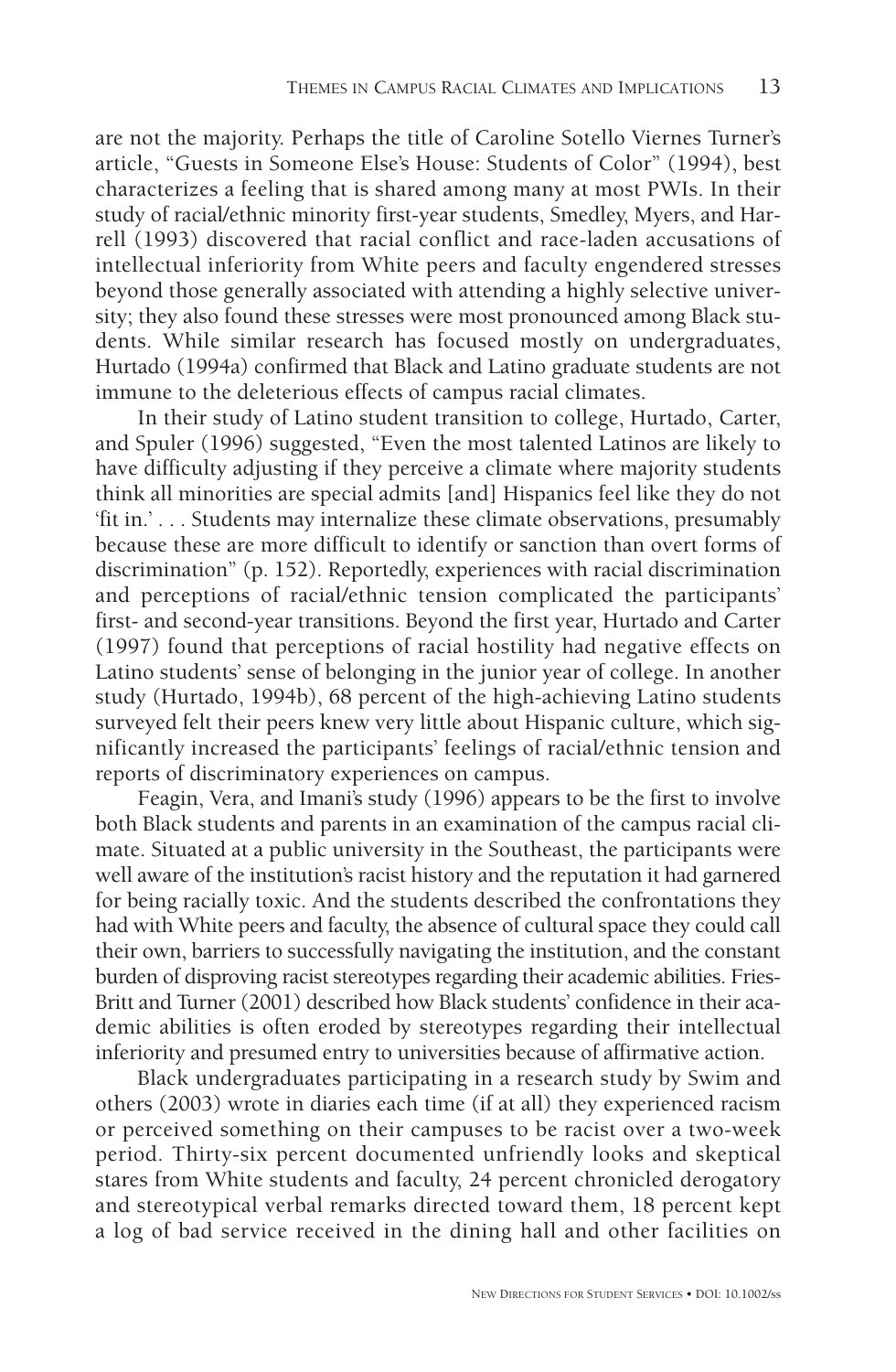campus, and 15 percent noted other assorted incidents. The students attributed all of this negative treatment to racism. Solórzano, Ceja, and Yosso (2000) found that when Black students experience racial microaggressions (subtle verbal, nonverbal, or visual insults), they begin to feel academically and socially alienated in spaces where such oppression occurs, and as a defense mechanism they create their own academic and social counterspaces (ethnic enclaves that offer shelter from the psychoemotional harms of racial microagressions). While the worth of ethnic culture centers, minority student organizations, and other counterspaces has been empirically proven in recent studies (Guiffrida, 2003; Harper and Quaye, 2007; Patton, 2006; Solórzano and Villalpando, 1998), a reality is that they often limit interactions between White students and racial/ethnic minorities.

Benefits Associated with Campus Climates That Facilitate Cross-Racial Engagement. Findings from studies in the third cluster are relatively consistent. Researchers have recently furnished a large body of empirical evidence to confirm the educational merit of deliberately creating racially diverse college campuses. Much of this evidence was used in support of testimony for the University of Michigan affirmative action cases (*Gratz* v. *Bollinger* and *Grutter* v. *Bollinger*). These studies verify that students who attend racially diverse institutions and are engaged in educationally purposeful activities that involve interactions with peers from different racial/ethnic backgrounds come to enjoy cognitive, psychosocial, and interpersonal gains that are useful during and after college (Antonio and others, 2004; Chang, 1999, 2001; Chang, Astin, and Kim, 2004; Chang, Denson, Sáenz, and Misa, 2006; Gurin, Dey, Hurtado, and Gurin, 2002; Pike and Kuh, 2006).

Exposure to diverse perspectives during college could interrupt longstanding segregation trends in society. Students (especially Whites) who engage meaningfully with peers from different backgrounds and diverse perspectives both inside and outside college classrooms are unlikely to remain isolated within their own racial/ethnic communities (Sáenz, Nagi, and Hurtado, 2007), which is believed to be sustainable in environments (such as residential neighborhoods) after college (Milem, Umbach, and Liang, 2004). In contrast to those who maintained racially homogeneous friendships, undergraduates (especially first-year students) with friends outside their race held fewer biases about and expressed less anxiety toward racially different others at the end of college (Levin, van Laar, and Sidanius, 2003). Participants in Antonio's study on friendship grouping (2004) agreed their campus was racially segregated and could describe the range of racially homogeneous groups that existed. Despite this, many selected best friends based on those with whom they interacted most in the first year of college, not on the basis of race. These findings illustrate the importance of institutional intent in creating spaces and opportunities for meaningful cross-racial engagement, especially for students who are newcomers to an institution.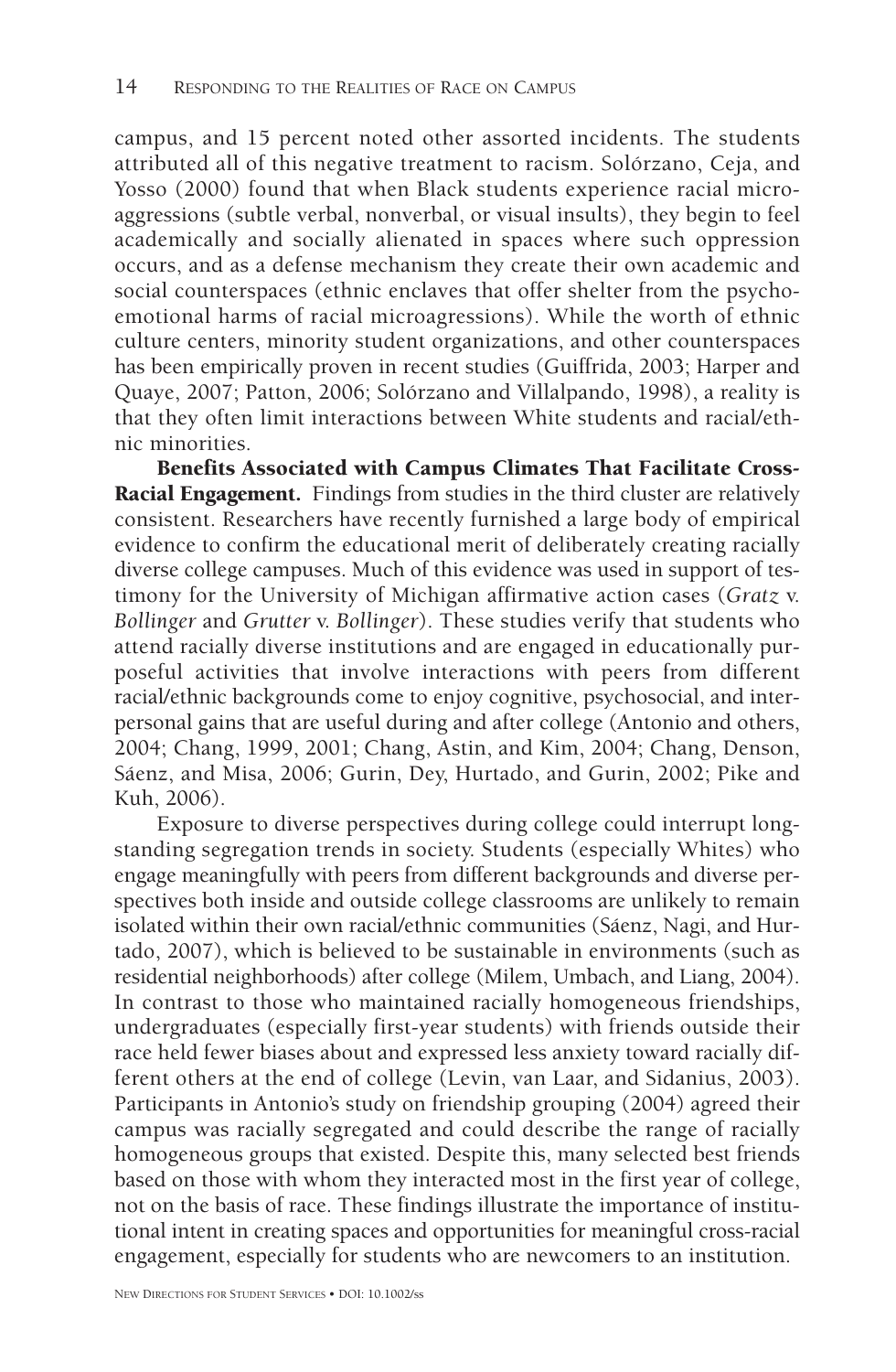#### A Multicampus Qualitative Study of Racial Climates

Solórzano, Ceja, and Yosso's article (2000) appears to be the only published qualitative study of racial climates based on data collected from more than one institution. It should be noted that their sample was composed exclusively of Black students. To explore the realities of race more deeply, we used qualitative research methods at five PWIs located in three different geographical regions of the country; two campuses were in rural towns and the others in urban areas. In light of Hurtado's finding (1992) that institutional size affects perceptions of the campus racial climate, only large institutions were included in this study. On average, White students composed 73 percent of the undergraduate populations on these campuses. The primary goals were to pursue a deeper understanding of how contemporary cohorts of students experience campus racial climates in the three areas consistently noted in the literature, while searching for additional themes that have not been captured as fully in previous research.

Focus groups were facilitated with 278 Asian American, Black, Latino, Native American, and White students across the five campuses. The composition of each focus group was racially homogeneous (for example, only Native Americans in one and Latinos exclusively in another). Administrators in academic affairs, student affairs, and multicultural affairs assisted in participant recruitment by sending mass e-mail invitations to all undergraduates from each of the racial/ethnic minority populations on the campus; each White participant led a major campus organization such as student government. In addition to interviews with students, one additional focus group was facilitated with staff persons (mostly entry- and midlevel professionals) from academic affairs, student affairs, and multicultural affairs at each institution. Interestingly, only five of the forty-one staff participants were White, even though we never specified a preference for racial/ethnic minorities who worked at the institutions.

Each focus group session was audiorecorded and later transcribed. The interview transcripts were analyzed using the NVivo Qualitative Data Analysis Software Program. Several techniques prescribed by Miles and Huberman (1994) and Moustakas (1994) were systematically employed to analyze the data collected in this study. The analyses led to the identification of nine recurring themes, which are presented in the next section. To ensure the trustworthiness of the data, we shared our findings in public forums on each campus where participants were invited to deny or confirm our syntheses of what they reported in focus groups about the racial climate, a technique referred to as "member checks" (Lincoln and Guba, 1986). Patton (2002) noted that participants with seemingly unpopular or minority points of view might not feel empowered to offer divergent perspectives in focus groups and subsequently may decide against reporting something different or controversial, a trend better known as "focus group effect." This certainly could have been the case in this study and is therefore acknowledged as a limitation.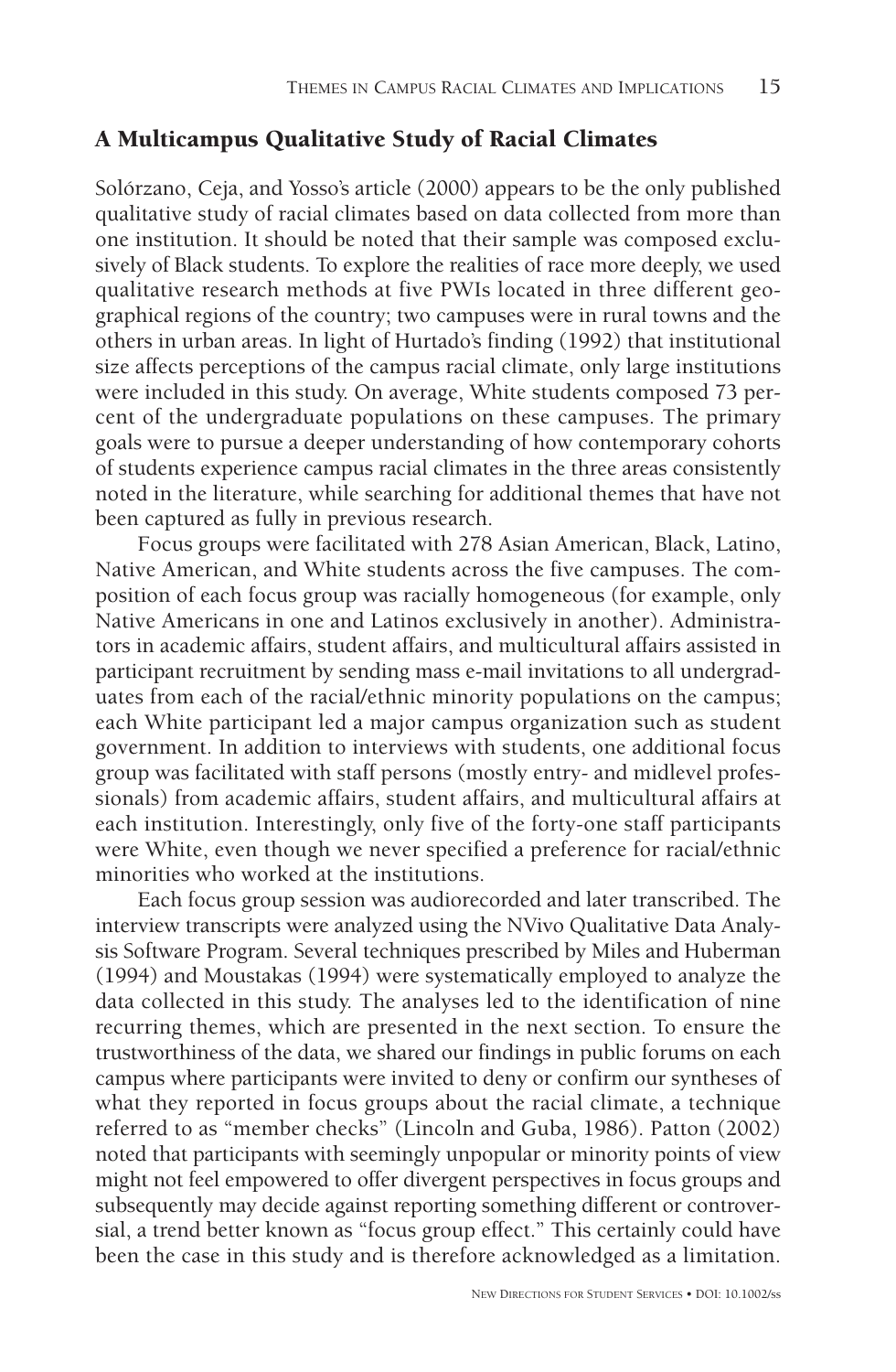Using a different sampling and participant recruitment technique for White students, while justified below, is another noteworthy shortcoming.

Each of the five campuses in this study had its own context-specific challenges with race and racism, which are not discussed here to keep the institutions' identities anonymous. Instead, we present and summarize nine common racial realities across the institutions.

Cross-Race Consensus Regarding Institutional Negligence. Racial/ ethnic minorities and White students alike expressed frustration with the incongruence of espoused and enacted institutional values concerning diversity. "The university has diversity plastered everywhere, but I have yet to see any real evidence of it," one focus group participant commented. Many were also disappointed with the lofty expectation that they would magically interact across racial difference on their own. A White student told of growing up on a ranch in Texas where he had not interacted with anyone outside his race prior to enrolling at the university. Regarding the initiation of conversations with racial/ethnic minorities on the campus, he asked: "Why should I be expected to know how to do this on my own? And the university expects us to talk about something as sensitive as racism without helping us. This is unrealistic and actually unfair." Other students wanted and needed assistance, structure, and venues in which to meaningfully engage with racially different peers, but they found little guidance from educators and administrators. Consequently, almost all of the students interviewed deemed their institutions negligent in the educational processes leading to racial understanding, both inside and outside the classroom.

Race as a Four-Letter Word and an Avoidable Topic. Participants, including the staff persons interviewed, spoke of the infrequency with which race-related conversations occurred on their campuses. Put simply, race remained an unpopular topic and was generally considered taboo in most spaces, including classes other than ethnic studies. At one institution, a midlevel staff member shared: "We don't talk about race on this campus because this state has long struggled with racial issues that trace back to slavery. So the political climate is such that the university would get into trouble with the state legislators if we talked too much about race." Students also referenced city and state political norms in their comments about the silencing of topics related to racism and racial injustice. "This campus is a microcosm of [this town] when it comes to running away from anything that even smells like race. It is just something we never talk about here, and most people are okay with that." Many participants recognized the contradiction inherent in expecting students to interact across racial lines on campuses where race is deliberately unacknowledged in classrooms and other structured venues.

Self-Reports of Racial Segregation. Like the students in Antonio's study (2004), participants here were well aware of the segregation on their campuses. Few encountered difficulty naming spaces where evidence of racial segregation could be found. Chief among them was fraternity row. In fact, one Black student referred to this segregated space as "Jim Crow Row,"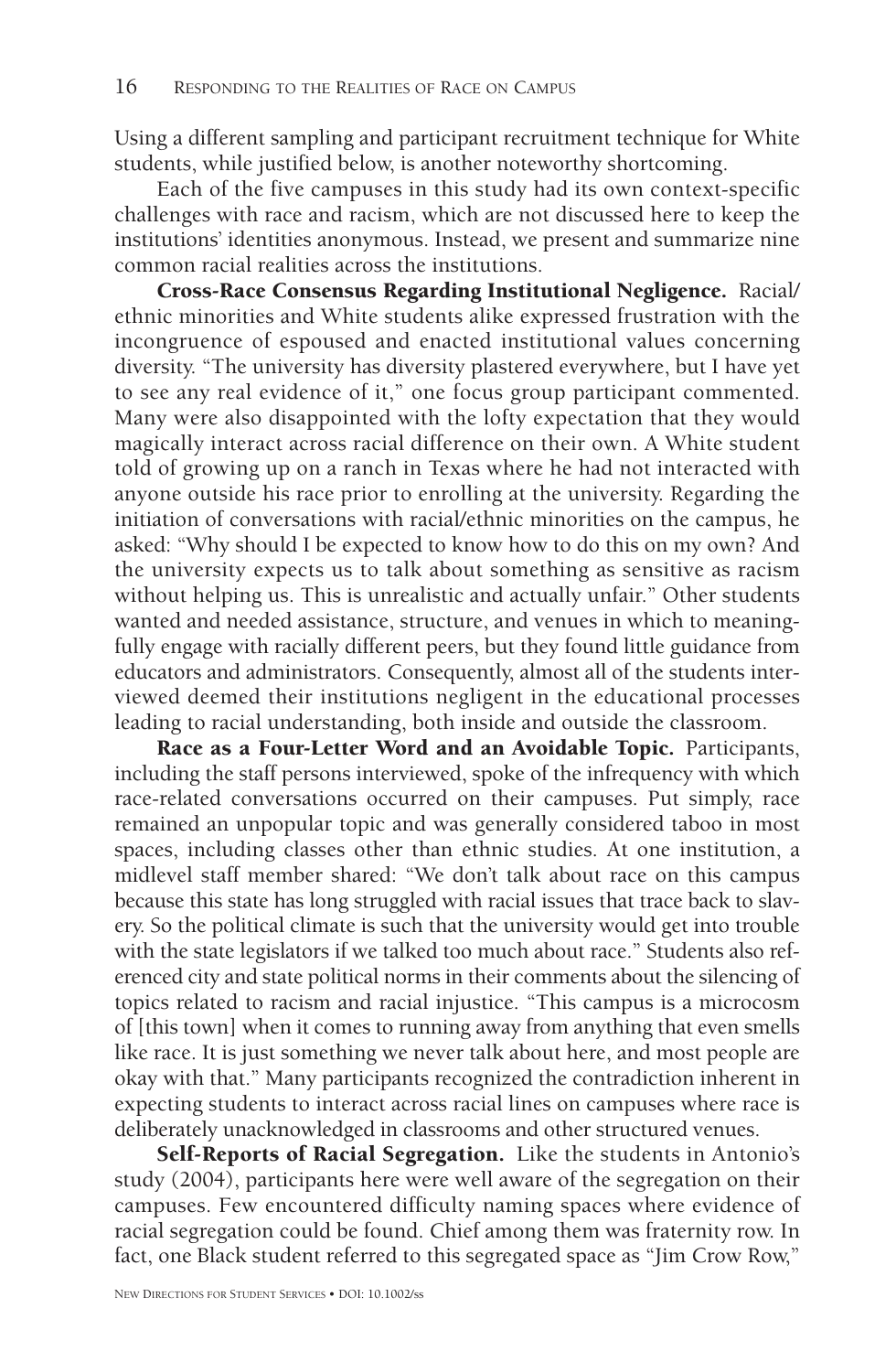as he reflected on fraternity parties and other events to which he had been denied access, perceivably due to his race. At the conclusion of a focus group at another institution, the participants led a guided tour through various "ethnic neighborhoods" (as they called them) in the campus dining hall, where racial segregation was visibly apparent. Beyond observable segregation trends on the campuses, most students we interviewed personally confessed to having few (if any) friends from different racial/ethnic backgrounds. Several White participants expressed an interest in building friendships with others but said they did not know how. By her own admission, a White female student leader was embarrassed that she had not even noticed until the focus group discussion that all of her close friends were White. In some instances, White students attributed their lack of engagement with racial/ethnic minority peers to the existence of minority student organizations. "If we did not have the Black frats, our chapters would have more diverse members," an Interfraternity Council president claimed. Worth acknowledging here is that only twenty-nine students held membership in the four Black fraternities on this particular campus.

Gaps in Social Satisfaction by Race. White and Asian American students often expressed feelings of social satisfaction at the five institutions and found it difficult to identify aspects of the campus environment they would change. Because all the White participants were student leaders, the universality of this finding should be interpreted with caution. While not as satisfied as the White and Asian American students, Latinos and Native Americans mostly expressed gratitude for having been afforded the opportunity to matriculate at the various campuses. Their expectations for the provision of stronger social support appeared to be modest in comparison to those of their Black peers. It should be noted that Native American undergraduates were less than half of 1 percent of the undergraduate student populations on four of the campuses we studied. In one focus group, a Latina first-year student began with an enthusiastic description of the benefits associated with attending such a prestigious university, but hearing stories from others ignited consciousness of just how little social support she had been afforded at the institution. At every university, Black students expressed the highest degrees of dissatisfaction with the social environment.

Reputational Legacies for Racism. One logical explanation for Black student displeasure was the bad reputations that preceded the universities they attended. Some entered their institutions expecting to experience racism. "My parents, sister, aunt, and just about every African American in my home town couldn't understand why I came here. They told me to go to [a black college] because this place is so racist," one woman shared. In each focus group, other Black students told similar stories of how they had been warned about the racist environments they would encounter. "Kanye West said George W. Bush does not care about Black people. Well, it is obvious [this institution] does not care about Black people, and we have known this for a few generations now." Like the students and parents in Feagin, Vera,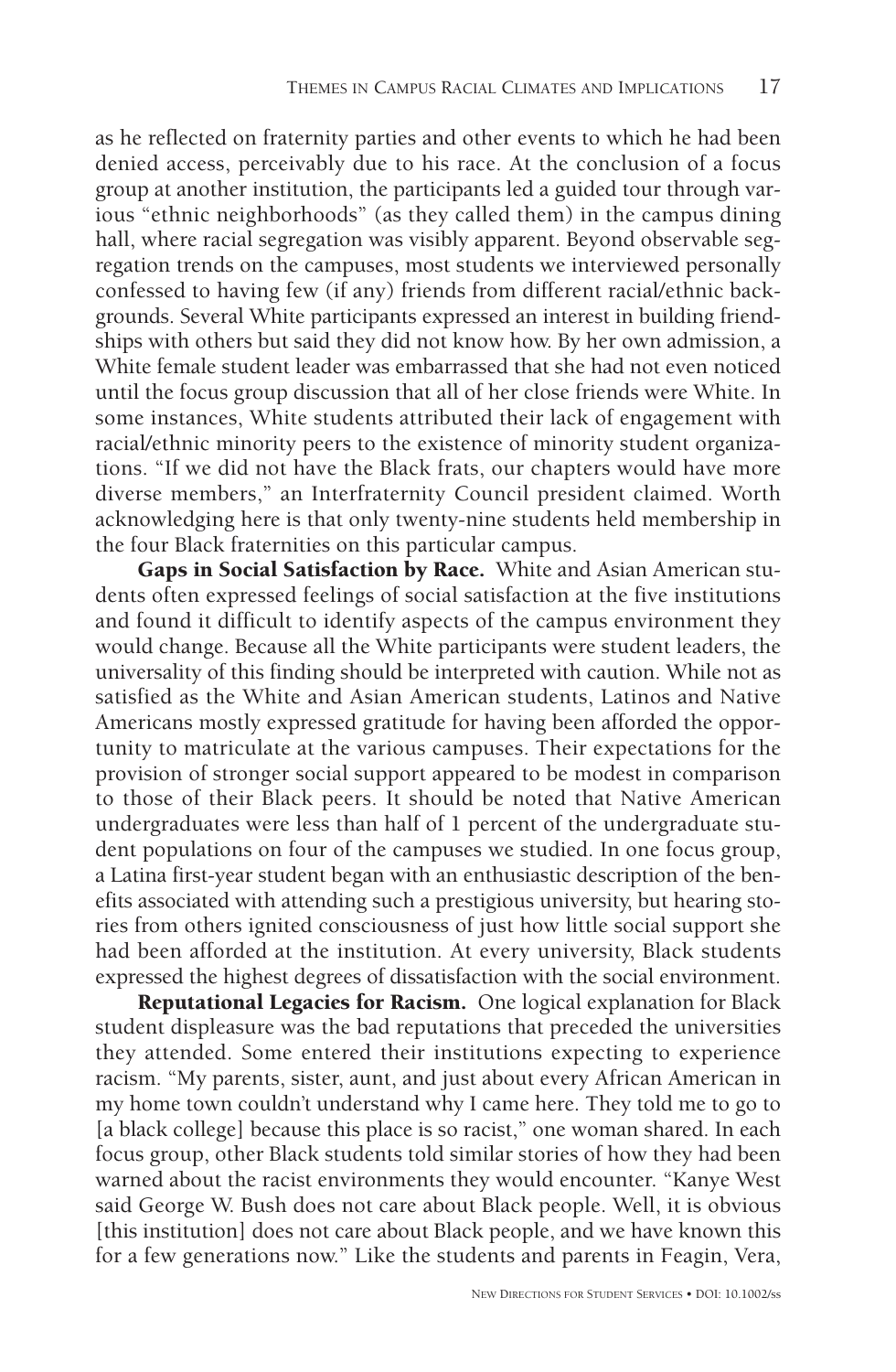and Imani's study (1996), Black undergraduates interviewed for this study described how negatively their institutions were viewed within Black communities across the state because of historical exclusionary admissions practices. Many Black students withdrew prematurely in the past, and those who managed to persist through degree attainment often returned to their home communities with stories of the racism they had endured. Although this was found only among Black students in the study, its salience and consistency across the five campuses makes it noteworthy.

White Student Overestimation of Minority Student Satisfaction. White student leaders were selected because they were thought to be most likely to have interacted with racial/ethnic minority peers in the student organizations they led. Moreover, we suspected they were positioned to offer more meaningful appraisals of the campus racial climates because of their levels of political leadership on the campuses. Focus groups with these participants were always conducted after those with racial/ethnic minority students. The White students were most satisfied with the social environments, and they erroneously assumed their Black, Latino, and Native American peers experienced the institutions this same way. They reported that racial/ethnic minority student engagement in mainstream campus organizations was low, but for some reason those students were thought to be equally satisfied with their college experiences. When asked about the basis of their assumptions, the White participants often responded with, "I don't know ...I just figured everyone loves it here." Because there was so little structured and meaningful interaction across races, student leaders who were presumed to have understood the general pulse of the campus were generally unaware of the disparate affective dispositions their racial/ethnic minority peers held toward the institutions.

The Pervasiveness of Whiteness in Space, Curricula, and Activities. Beyond ethnic and multicultural centers on the five campuses, Asian American, Black, Latino, and Native American students found it difficult to identify other spaces on campus in which they felt shared cultural ownership. White interests were thought to be privileged over others, which many racial/ethnic minorities viewed as inconsistent with institutional claims of inclusiveness. These perceptions are perhaps best illustrated in this quote from a sophomore student: "Everything is so White. The concerts: White musicians. The activities: catered to White culture. The football games: a ton of drunk White folks. All the books we read in class: White authors and viewpoints. Students on my left, right, in front and in back of me in my classes: White, White, White, White. I feel like there is nothing for us here besides the [cultural] center, but yet [this university] claims to be so big on diversity. That is the biggest white lie I have ever heard." Other participants also critiqued the isolation of ethnic culture to a single center, office, or academic major. Although Asian American students generally appeared to be as satisfied as their White peers, even they expressed a desire for greater cultural representation.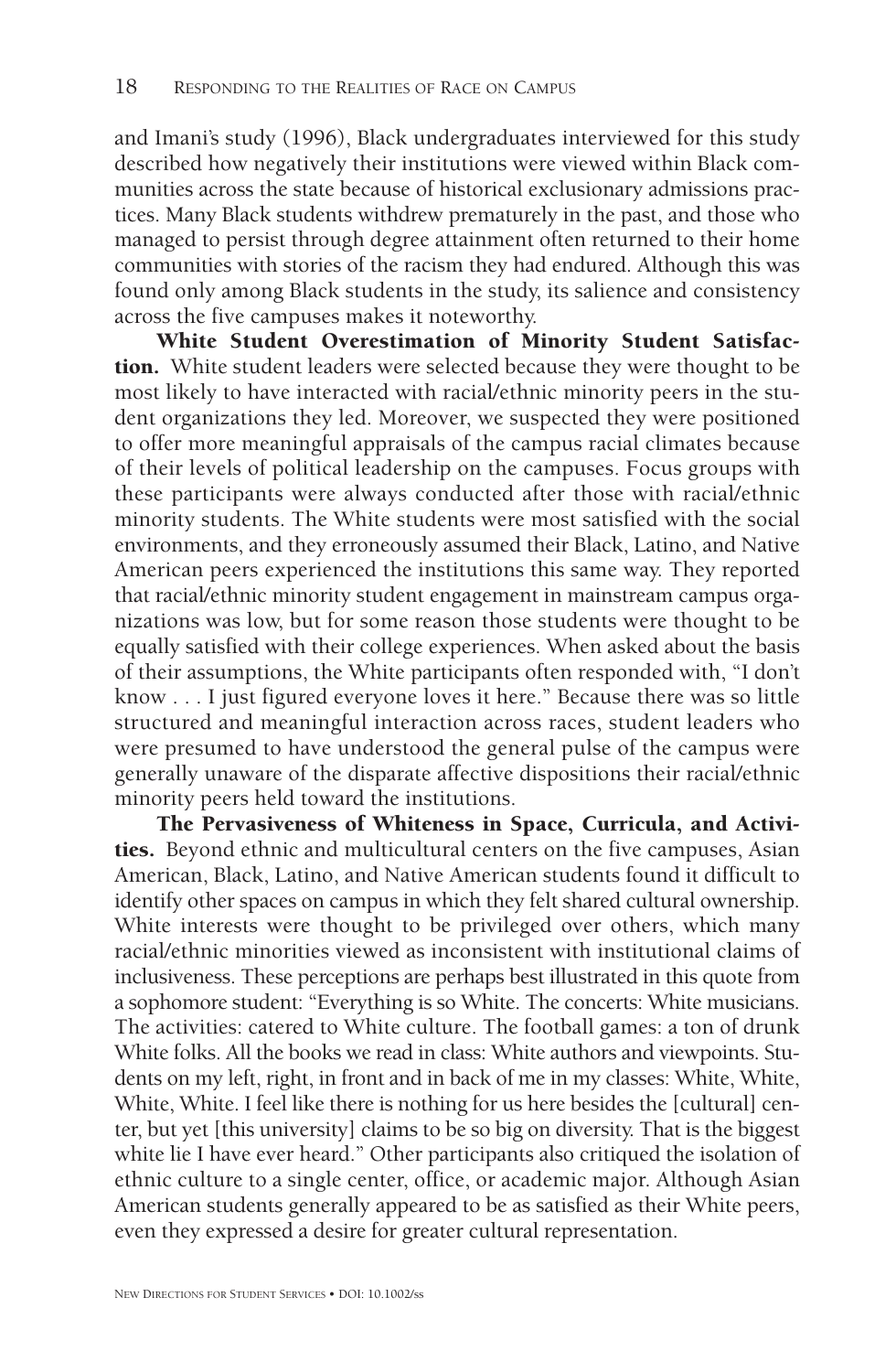The Consciousness-Powerlessness Paradox among Racial/Ethnic Minority Staff. Nearly 88 percent of the staff persons we interviewed were racial/ethnic minorities. Interestingly, they were fully aware of the degree to which minority students were disadvantaged and dissatisfied on the five campuses. They also knew about the extent to which racial segregation existed. Much of what the students shared in focus groups was confirmed (mostly without prompting) in interviews with the staff. One of the five White staff participants asserted, "Everyone around this table knows how segregated students are, but we never talk about it. It is the sort of thing that will piss the upper administration off and make them leery of you for raising the issue." Despite their consciousness of the realities of race, most indicated a reluctance to publicly call attention to these trends for fear of losing their jobs or political backlash. "I feel bad for what the young brothers and sisters go through here, but there is only so much I can do since I have only been here two years," a Latino academic advisor explained. Staff persons would complain to each other and privately strategize with students but felt powerless in voicing observations to senior administrators and White colleagues. Fear of being seen as troublemakers who were always calling attention to racism compelled many to remain silent.

Unexplored Qualitative Realities of Race in Institutional Assessment. In every focus group on each of the five campuses, student participants (Whites and racial/ethnic minorities alike) indicated that it was the first time any institutional effort was made to inquire about the qualitative realities of their racialized experiences. "You're the first person to ask us these kinds of questions" was a common remark. Furthermore, the White student leaders said no one, including their student organization advisors, had ever asked them questions about minority student engagement and satisfaction or the frequency with which they interacted with peers who were racially different. Reportedly, the institutional research offices had not conducted any formal climate assessments. Likewise, informal queries from faculty and administrators were also uncommon. "If they truly cared, they would have asked us about these things before now," a Native American male senior believed.

#### Implications for Institutional Transformation

The 2006 report of the commission appointed by U.S. Department of Education Secretary Margaret Spellings to explore needed areas of improvement in higher education called for more transparency regarding student learning outcomes on college and university campuses. Merely reporting outcomes, however, keeps the source of racial inequities undisclosed and does not result in better, more inclusive climates for learning. The consistency of results from fifteen years of empirical research, along with the nine themes that emerged in our study, make clear the need for greater transparency regarding racial realities in learning environments at PWIs. Even when cues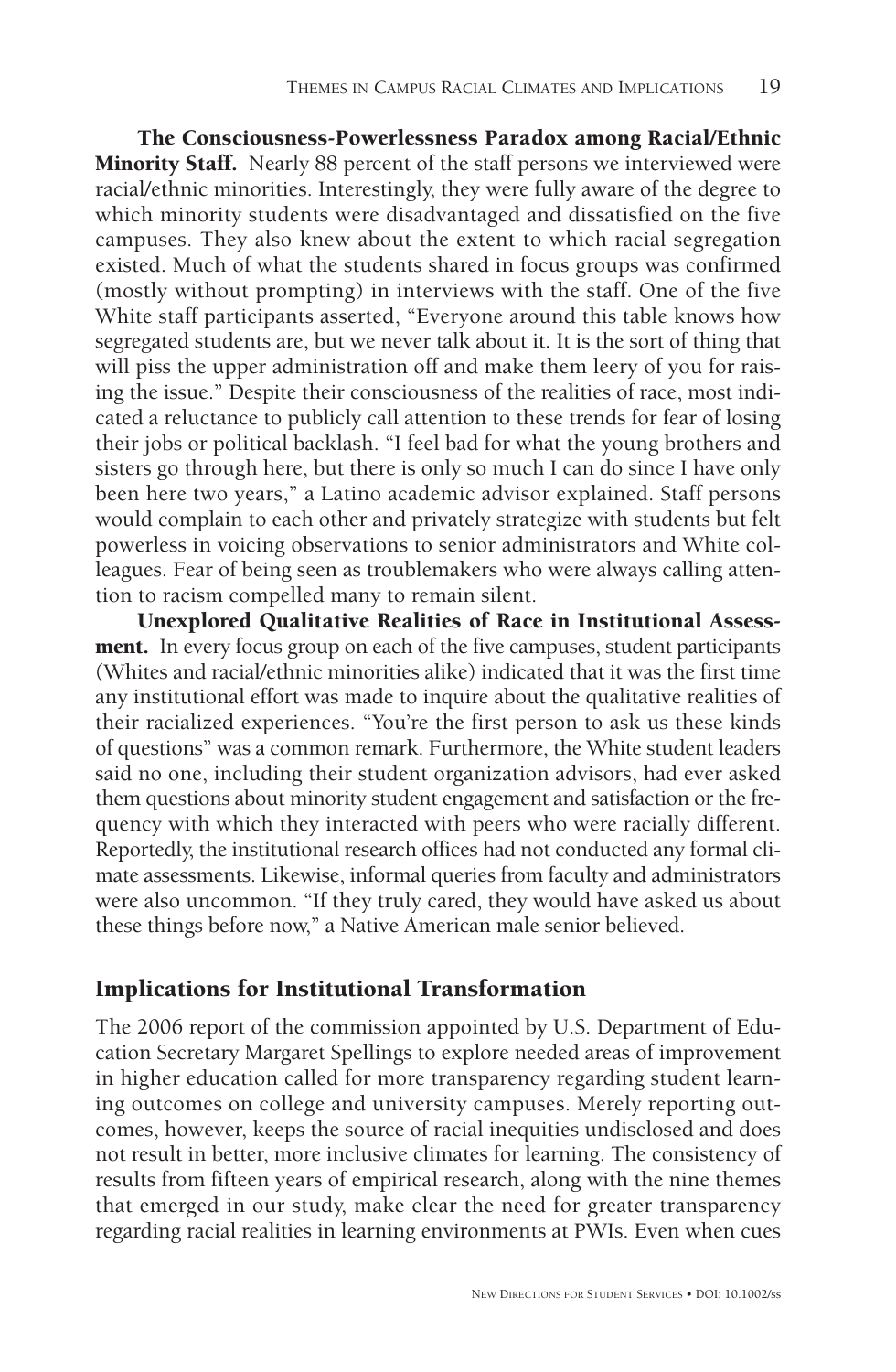are readily available (for example, a newspaper with four front-page articles related to racial injustice), the realities of race are typically made transparent only when there is a highly publicized, racially motivated incident or when embarrassing findings from an external auditor are made public.

Consistent with Kezar and Eckel's recommendation (2002a), we suggest that administrators, faculty, and institutional researchers proactively audit their campus climates and cultures to determine the need for change. As indicated in many of the nine themes, racial realities remained undisclosed and unaddressed in systematic ways on college campuses. As long as administrators espouse commitments to diversity and multiculturalism without engaging in examinations of campus climates, racial/ethnic minorities will continue to feel dissatisfied, all students will remain deprived of the full range of educational benefits accrued through cross-racial engagement, and certain institutions will sustain longstanding reputations for being racially toxic environments.

Eckel and Kezar (2003) defined *transformation* as the type of change that affects the institutional culture, is deep and pervasive, is intentional, and occurs over time. Accordingly, deep change reflects a shift in values (for example, from espoused to enacted) and assumptions that underlie daily operations (for example, the flawed expectation that cross-racial interactions will magically occur on their own). Pervasiveness indicates that change is felt across the institution in the assumptions and daily work of faculty, staff, and administrators. For example, the Black culture center on a campus cannot improve an institution's external reputation if professors routinely perpetuate racist stereotypes in classrooms. Also, racial/ethnic minority students will continue to feel like "guests in someone else's house" if student activities offices fail to sponsor programs that reflect the diverse cultures represented on a campus. Intentionality in constructing culturally affirming environments and experiences that facilitate the cultivation of racially diverse friendship groups must substitute passivity and negligence. As previous research has established, these racial climate issues have consequences for student outcomes (Hurtado, Milem, Clayton-Pedersen, and Allen, 1998). For example, attention to diversity in the curriculum and cocurriculum, particularly in the first two years of college, results in student development along many dimensions of complex thinking and social cognitive growth (Hurtado, 2005).

Eckel and Kezar (2003) also distinguished transformation from other types of change, including adjustments that continually happen in academia that are neither pervasive nor deep, such as showing a one-hour video on respecting diversity at new student orientation; isolated change that may be deep but limited to one unit or program area, as when an ethnic studies department offers a cluster of elective courses on race; or far-reaching change that affects many across the institution but lacks depth, as with a policy regarding the symbolic inclusion of an equal opportunity statement on letterhead and all hiring materials. Moreover, Kezar and Eckel (2002b) found that senior administrative support, collaboration, and visible action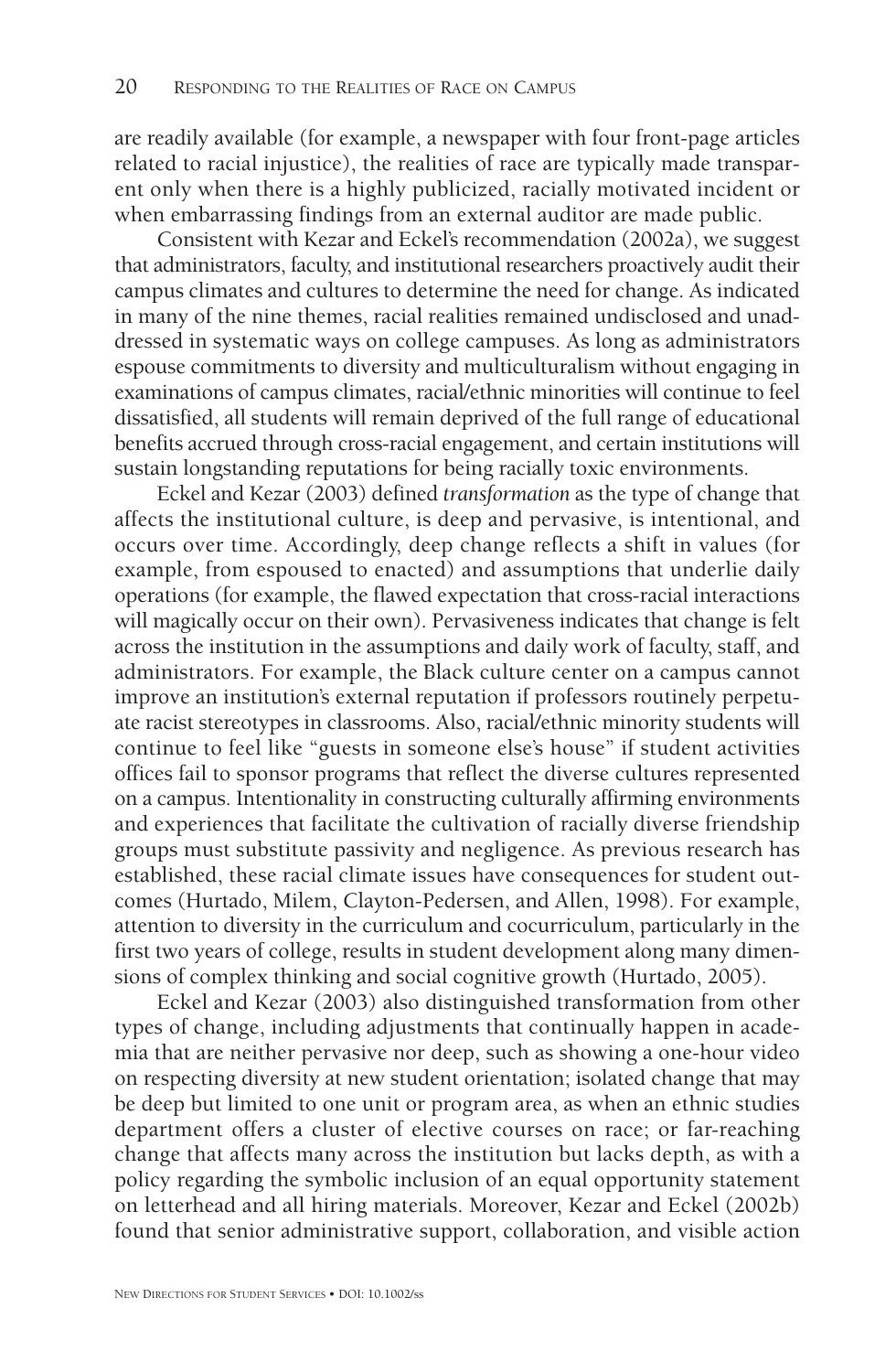are among the core elements requisite for transformational change in higher education. While administrative leadership on its own is insufficient, our findings make clear that entry- and midlevel professionals, especially racial/ethnic minorities, often feel silenced and powerless to transform campus racial climates.

In their 2005 study, Kezar and Eckel interviewed thirty college presidents who had been engaged in organizational change with a significant emphasis on the success of racial/ethnic minority students. The presidents used a strategy of dialogue and discussion in the appraisal of their own and their institutions' commitments to diversity, while holding various stakeholders accountable for aligning efforts with stated institutional values and priorities. If this is to occur on other campuses, race cannot remain an avoidable topic. For instance, if accountability for student learning is a high priority, dialogue and strategic efforts must be directed toward addressing undercurrents of racial segregation that inhibit the rich learning that occurs in cross-racial engagement. Likewise, faculty and staff in academic affairs, student affairs, multicultural affairs, and other units on campus should be challenged to consider their roles as accomplices in the cyclical reproduction of racism and institutional negligence.

Despite fifteen years of racial climate research on multiple campuses, the themes of exclusion, institutional rhetoric rather than action, and marginality continue to emerge from student voices. Conducting a climate study can be symbolic of institutional action, only to be filed away on a shelf. We advocate that data gathered through the ongoing assessment of campus racial climates guide conversations and reflective examinations to overcome discomfort with race, plan for deep levels of institutional transformation, and achieve excellence in fostering racially inclusive learning environments.

#### References

- Allen, W. R. "Black Students in U.S. Higher Education: Toward Improved Access, Adjustment, and Achievement." *Urban Review,* 1988, *20*(3), 165–188.
- Ancis, J. R., Sedlacek, W. E., and Mohr, J. J. "Student Perceptions of Campus Cultural Climate by Race." *Journal of Counseling and Counseling Development,* 2000, *78,* 180–185.
- Antonio, A. L. "When Does Race Matter in College Friendships? Exploring Men's Diverse and Homogeneous Friendship Groups." *Review of Higher Education,* 2004, *27*(4), 553–575.
- Antonio, A. L., and others. "Effects of Racial Diversity on Complex Thinking in College Students." *Psychological Science,* 2004, *15*(8), 507–510.
- Cabrera, A. F., and Nora, A. "College Students' Perceptions of Prejudice and Discrimination and Their Feelings of Alienation: A Construct Validation Approach." *Review of Education/Pedagogy/Cultural Studies,* 1994, *16*(3), 387–409.
- Cabrera, A. F., and others. "Campus Racial Climate and the Adjustment of Students to College: A Comparison Between White Students and African American Students." *Journal of Higher Education,* 1999, *70*(2), 134–160.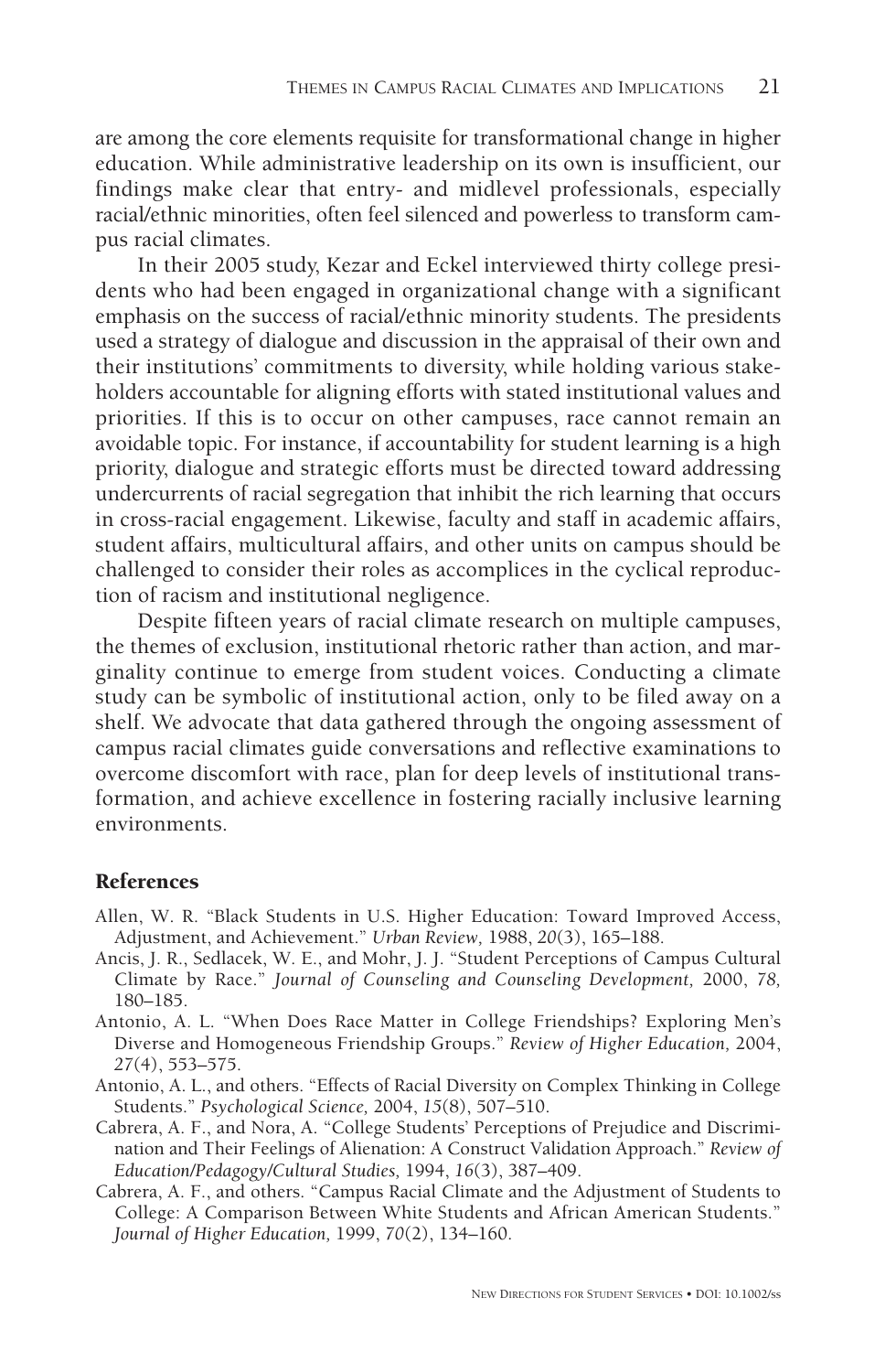- Chang, M. J. "Does Racial Diversity Matter? The Educational Impact of a Racially Diverse Undergraduate Population." *Journal of College Student Development,* 1999, *40*(4), 377–395.
- Chang, M. J. "Is It More Than About Getting Along? The Broader Educational Relevance of Reducing Students' Racial Biases." *Journal of College Student Development,* 2001, *42*(2), 93–105.
- Chang, M. J., Astin, A. W., and Kim, D. "Cross-Racial Interaction Among Undergraduates: Some Consequences, Causes and Patterns." *Research in Higher Education,* 2004, *45*(5), 529–553.
- Chang, M. J., Denson, N., Sáenz, V., and Misa, K. "The Educational Benefits of Sustaining Cross-Racial Interaction Among Undergraduates." *Journal of Higher Education,* 2006, *77*(3), 430–455.
- D'Augelli, A. R., and Hershberger, S. L. "African American Undergraduates on a Predominantly White Campus: Academic Factors, Social Networks, and Campus Climate." *Journal of Negro Education,* 1993, *62*(1), 67–81.
- Davis, M., and others. "'A Fly in the Buttermilk': Descriptions of University Life by Successful Black Undergraduate Students at a Predominately White Southeastern University." *Journal of Higher Education,* 2004, *75*(4), 420–445.
- Diver-Stamnes, A. C., and LoMascolo, A. F. "The Marginalization of Ethnic Minority Students: A Case Study of a Rural University." *Equity and Excellence in Education,* 2001, *34*(1), 50–58.
- Eckel, P. D., and Kezar, A. J. *Taking the Reins: Institutional Transformation in Higher Education.* Westport, Conn.: Praeger, 2003.
- Eimers, M. T., and Pike, G. R. "Minority and Nonminority Adjustment to College: Differences or Similarities?" *Research in Higher Education,* 1997, *38*(1), 77–97.
- Feagin, J. R., Vera, H., and Imani, N. *The Agony of Education: Black Students at White Colleges and Universities.* New York: Routledge, 1996.
- Fleming, J. *Blacks in College: A Comparative Study of Students' Success in Black and White Institutions.* San Francisco: Jossey-Bass, 1984.
- Fries-Britt, S. L., and Turner, B. "Facing Stereotypes: A Case Study of Black Students on a White Campus." *Journal of College Student Development,* 2001, *42*(5), 420–429.
- *Gratz* v. *Bollinger,* 123 2411 (S. Ct. 2003).
- *Grutter* v. *Bollinger,* 124 35 (S. Ct. 2003).
- Guiffrida, D. A. "African American Student Organizations as Agents of Social Integration." *Journal of College Student Development,* 2003, *44*(3), 304–319.
- Gurin, P., Dey, E. L., Hurtado, S., and Gurin, G. "Diversity and Higher Education: Theory and Impact on Educational Outcomes." *Harvard Educational Review,* 2002, *72*(3), 330–366.
- Harper, S. R., and Quaye, S. J. "Student Organizations as Venues for Black Identity Expression and Development Among African American Male Student Leaders." *Journal of College Student Development,* 2007, *48*(2), 127–144.
- Helm, E. G., Sedlacek, W. E., and Prieto, D. O. "The Relationship Between Attitudes Toward Diversity and Overall Satisfaction of University Students by Race." *Journal of College Counseling,* 1998, *1,* 111–120.
- Hurtado, S. "The Campus Racial Climate: Contexts of Conflict." *Journal of Higher Education,* 1992, *63*(5), 539–569.
- Hurtado, S. "Graduate School Racial Climates and Academic Self-Concept Among Minority Graduate Students in the 1970s." *American Journal of Education,* 1994a, *102*(3), 330–351.
- Hurtado, S. "The Institutional Climate for Talented Latino Students." *Research in Higher Education,* 1994b, *35*(1), 21–41.
- Hurtado, S. "The Next Generation of Diversity and Intergroup Relations Research." *Journal of Social Issues,* 2005, *61*(3), 595–610.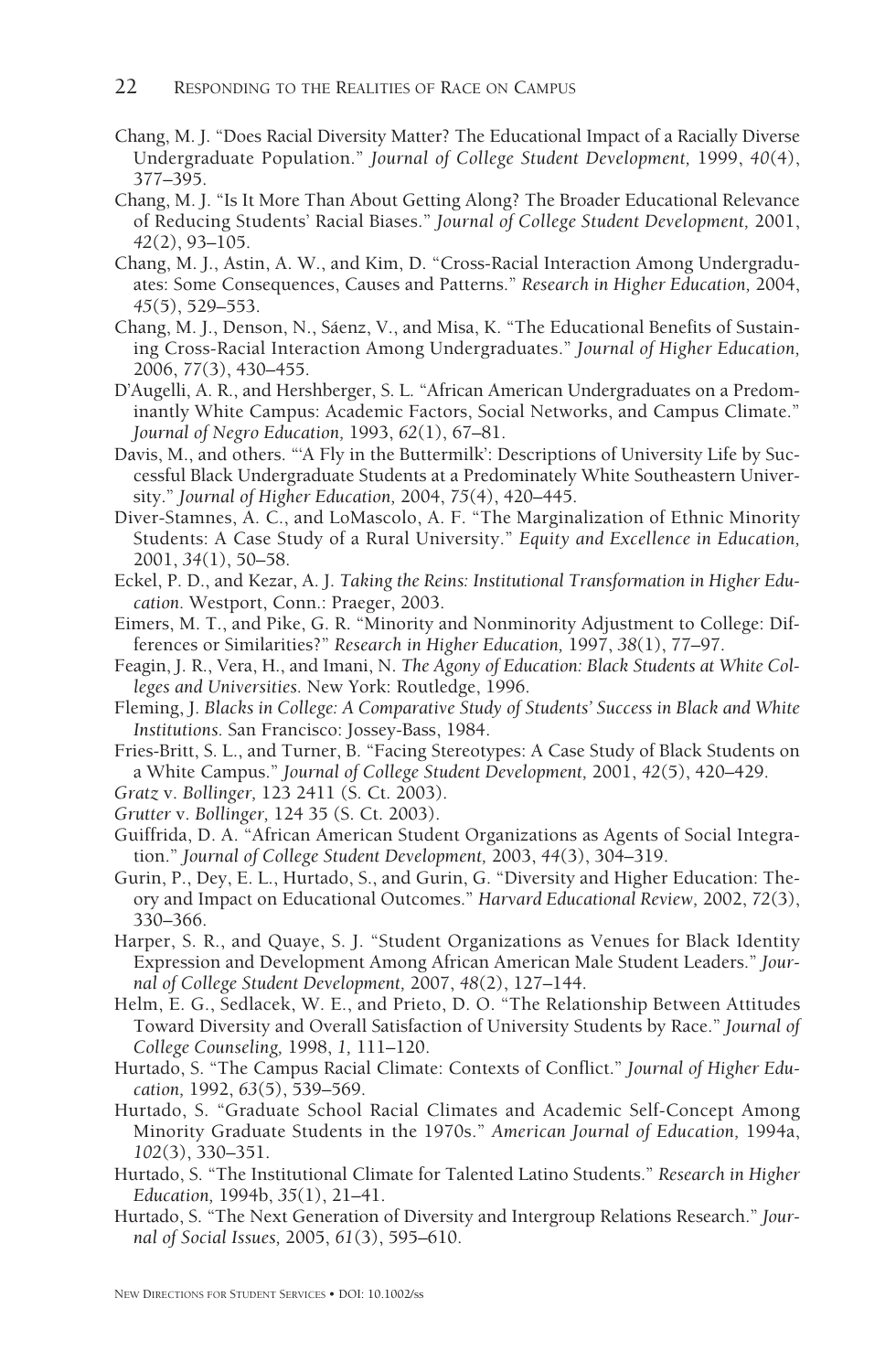- Hurtado, S., and Carter, D. F. "Effects of College Transition and Perceptions of the Campus Racial Climate on Latino College Students' Sense of Belonging." *Sociology of Education,* 1997, *70*(4), 324–345.
- Hurtado, S., Carter, D. F., and Spuler, A. "Latino Student Transition to College: Assessing Difficulties and Factors in Successful College Adjustment." *Research in Higher Education,* 1996, *37*(2), 135–157.
- Hurtado, S., Milem, J. F., Clayton-Pedersen, A., and Allen, W. R. "Enhancing Campus Climates for Racial/Ethnic Diversity: Educational Policy and Practice." *Review of Higher Education,* 1998, *21*(3), 279–302.
- Johnson-Durgans, V. D. "Perceptions of Racial Climates in Residence Halls Between African American and Euroamerican College Students." *Journal of College Student Development,* 1994, *35*(4), 267–274.
- Kezar, A. J., and Eckel, P. D. "The Effect of Institutional Culture on Change Strategies in Higher Education: Universal Principles or Culturally Responsive Concepts?" *Journal of Higher Education,* 2002a, *73*(4), 435–460.
- Kezar, A. J., and Eckel, P. D. "Examining the Institutional Transformation Process: The Importance of Sensemaking, Interrelated Strategies, and Balance." *Research in Higher Education,* 2002b, *43*(3), 295–328.
- Kezar, A. J., and Eckel, P. D. *Leadership Strategies for Advancing Campus Diversity: Advice from Experienced Presidents.* Washington, D.C.: American Council on Education, 2005.
- Levin, S., van Larr, C., and Sidanius, J. "The Effects of Ingroup and Outgroup Friendships on Ethnic Attitudes in College: A Longitudinal Study." *Group Processes and Intergroup Relations,* 2003, *6*(1), 76–92.
- Lewis, A. E., Chesler, M., and Forman, T. A. "The Impact of 'Colorblind' Ideologies on Students of Color: Intergroup Relations at a Predominantly White University." *Journal of Negro Education,* 2000, *69*(1), 74–91.
- Lincoln, Y., and Guba, E. G. "But Is It Rigorous? Trustworthiness and Authenticity in Naturalistic Evaluation." In D. William (ed.), *Naturalistic Evaluation.* New Directions for Program Evaluation, no. 30. San Francisco: Jossey-Bass, 1986.
- Loo, C. M., and Rolison, G. "Alienation of Ethnic Minority Students at a Predominantly White University." *Journal of Higher Education,* 1986, *57*(1), 58–77.
- Milem, J. F., Umbach, P. D., and Liang, C.T.H. "Exploring the Perpetuation Hypothesis: The Role of Colleges and Universities in Desegregating Society." *Journal of College Student Development,* 2004, *45*(6), 688–700.
- Miles, M. B., and Huberman, A. M. *Qualitative Data Analysis: An Expanded Sourcebook.* (2nd ed.) Thousand Oaks, Calif.: Sage, 1994.
- Moustakas, C. *Phenomenological Research Methods.* Thousand Oaks, Calif.: Sage, 1994.
- Nettles, M. T., Thoeny, A. R., and Gosman, E. J. "Comparative and Predictive Analyses of Black and White Students' Achievement and Experiences." *Journal of Higher Education,* 1986, *57*(3), 289–318.
- Nora, A., and Cabrera, A. F. "The Role of Perceptions of Prejudice and Discrimination on the Adjustment of Minority Students to College." *Journal of Higher Education,* 1996, *67*(2), 119–148.
- Patton, L. D. "The Voice of Reason: A Qualitative Examination of Black Student Perceptions of Black Culture Centers." *Journal of College Student Development,* 2006, *47*(6), 628–644.
- Patton, M. Q. *Qualitative Research and Evaluation Methods.* (3rd ed.) Thousand Oaks, Calif.: Sage, 2002.
- Pike, G. R., and Kuh, G. D. "Relationships Among Structural Diversity, Informal Peer Interactions, and Perceptions of the Campus Environment." *Review of Higher Education,* 2006, *29*(4), 425–450.
- Radloff, T. D., and Evans, N. J. "The Social Construction of Prejudice Among Black and White College Students." *NASPA Journal,* 2003, *40*(2), 1–16.